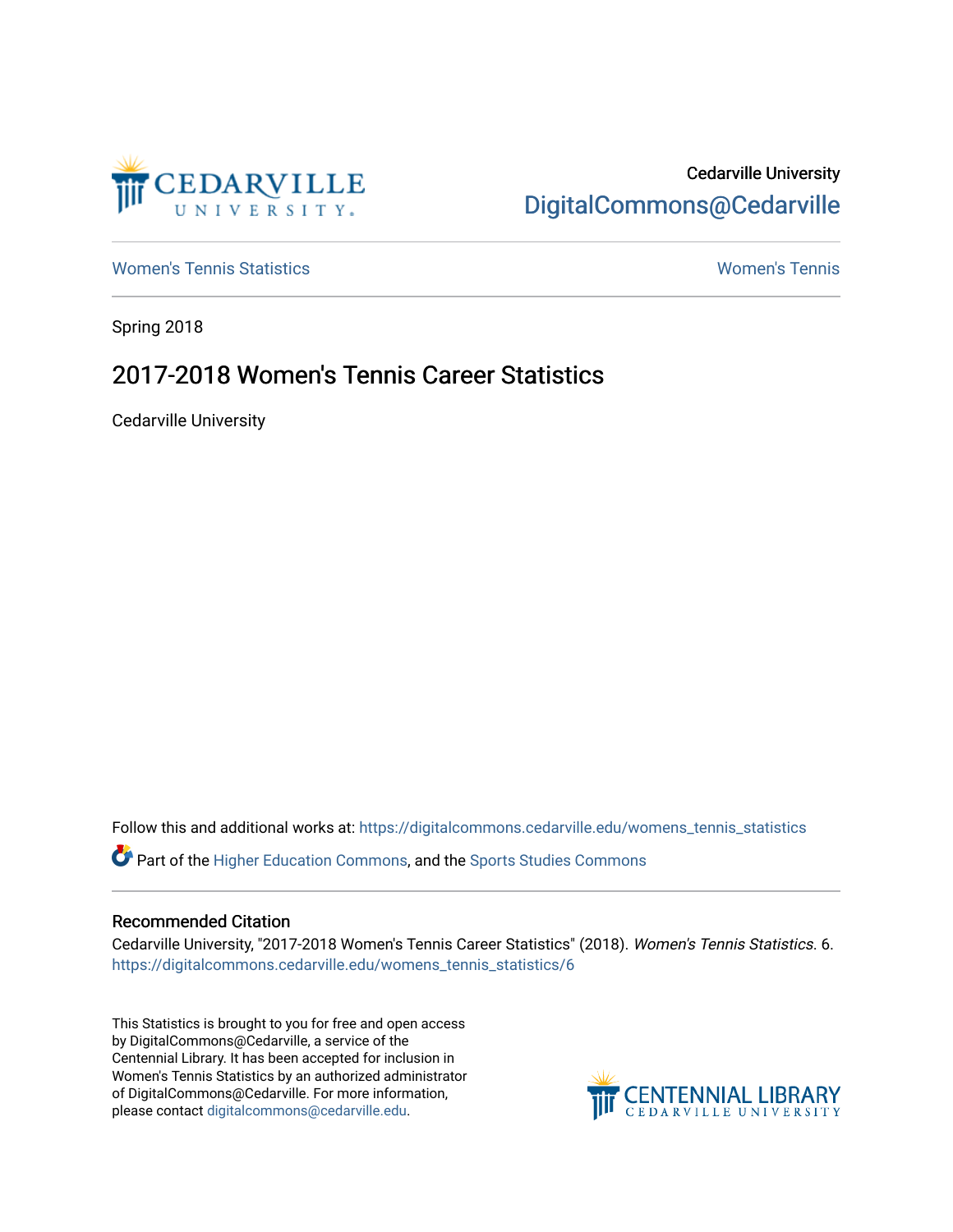#### **2017-18 Cedarville Women's Tennis Career statistics**

Ancil, Olivia Aronsohn, Cylie Bowen, Laura English, Janelle English, Liana Fischer, Kelly Gallogly, Meghan Hardwick, Halie Heydt, Kendall Kearney, Audra Thompson, Rosie Whalen, Deanna

#### **Ancil, Olivia**

| <b>SINGLES</b> | <b>Record</b>  |                  |               |                                  |                 | 1 2 3 4 5         | -6          | <b>Tour</b> |
|----------------|----------------|------------------|---------------|----------------------------------|-----------------|-------------------|-------------|-------------|
| 2015-16        | $10 - 9$       | $\sim$ 100 $\pm$ | 1- $\Omega$   |                                  | $6-7$ $3-2$ --- |                   |             |             |
| 2016-17        | $7-5$          |                  |               | <b><i><u>Participate</u></i></b> | 1-0             | $1 - 0$           | $-5-5$      |             |
| 2017-18        | $10 - 8$       |                  | $\sim$ $\sim$ |                                  |                 | $0-1$ 2-1 5-4 3-2 |             |             |
| Totals         | $27-22$        | $\sim$ $\sim$    |               |                                  |                 | $1-0$ 6-8 6-3 6-4 | - 8-7       |             |
|                | <b>DOUBLES</b> | <b>Record</b>    |               | -1                               | $\mathbf{2}$    | 3                 | <b>Tour</b> |             |
|                | 2015-16        |                  | $4-13$ ---    |                                  | 4-9             | $0 - 4$           |             |             |
|                | 2016-17        | $2 - 1$          |               | $---$                            | $0 - 1$         | $2 - 0$           |             |             |
|                | 2017-18        | $6 - 4$          |               | $-$                              | $1 - 1$         | $5-3$             | ---         |             |
| Totals         |                | $12 - 18$        |               | $---$                            | $5 - 11$        | $7 - 7$           |             |             |

#### **Aronsohn, Cylie**

|         |         | SINGLES Record 1 2 3 4 5 6 |         |     |                                                                                                                                                                                                                                                                                                                                                                                                                                   |         |         |             | <b>Tour</b> |
|---------|---------|----------------------------|---------|-----|-----------------------------------------------------------------------------------------------------------------------------------------------------------------------------------------------------------------------------------------------------------------------------------------------------------------------------------------------------------------------------------------------------------------------------------|---------|---------|-------------|-------------|
| 2017-18 |         | 0-0                        |         |     |                                                                                                                                                                                                                                                                                                                                                                                                                                   |         |         |             |             |
| Totals  |         | 0-0                        |         |     |                                                                                                                                                                                                                                                                                                                                                                                                                                   |         |         |             |             |
|         |         | DOUBLES Record 1 2 3       |         |     |                                                                                                                                                                                                                                                                                                                                                                                                                                   |         |         | <b>Tour</b> |             |
|         | 2017-18 |                            | $2 - 2$ | $-$ |                                                                                                                                                                                                                                                                                                                                                                                                                                   | --- 2-2 |         | ----        |             |
|         | Totals  |                            | $2-2$   |     | $\begin{array}{ccc} -\mathbf{1} & \mathbf{1} & \mathbf{1} & \mathbf{1} & \mathbf{1} & \mathbf{1} & \mathbf{1} & \mathbf{1} & \mathbf{1} & \mathbf{1} & \mathbf{1} & \mathbf{1} & \mathbf{1} & \mathbf{1} & \mathbf{1} & \mathbf{1} & \mathbf{1} & \mathbf{1} & \mathbf{1} & \mathbf{1} & \mathbf{1} & \mathbf{1} & \mathbf{1} & \mathbf{1} & \mathbf{1} & \mathbf{1} & \mathbf{1} & \mathbf{1} & \mathbf{1} & \mathbf{1} & \math$ |         | $2 - 2$ | $---$       |             |

 $\mathbf{I}$ 

Г

Г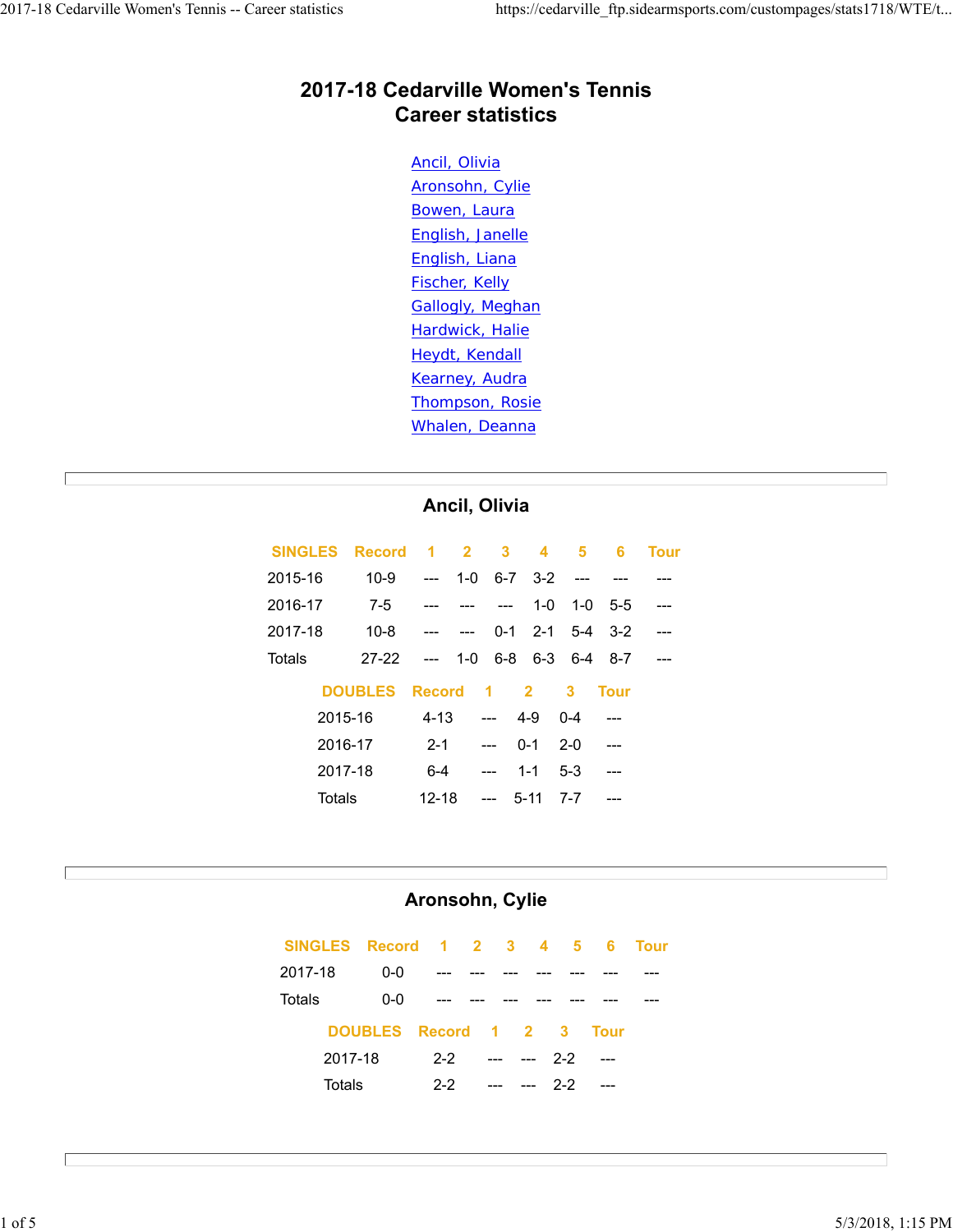$\Box$ 

Е

E

#### **Bowen, Laura**

|         |         | SINGLES Record 1 2 3 4 5 6 Tour |         |  |             |         |  |
|---------|---------|---------------------------------|---------|--|-------------|---------|--|
| 2017-18 |         | 0-0                             |         |  |             |         |  |
| Totals  |         | $0-0$                           |         |  |             |         |  |
|         |         | DOUBLES Record 1 2 3 Tour       |         |  |             |         |  |
|         | 2017-18 |                                 | $1 - 2$ |  | --- --- 1-2 |         |  |
|         | Totals  |                                 | $1 - 2$ |  |             | $1 - 2$ |  |

# **English, Janelle**

| <b>SINGLES</b> | Record                | 1 2 3 4                   |              |                     | 5.           | -6          | <b>Tour</b> |
|----------------|-----------------------|---------------------------|--------------|---------------------|--------------|-------------|-------------|
| 2016-17        | $17-3$                | $2-0$ 6-1 5-2 --- 4-0     |              |                     |              |             |             |
| 2017-18        | $6 - 4$               |                           |              | $1 - 1$ $5 - 3$ --- |              |             |             |
| Totals         | $23 - 7$              | $2-0$ 6-1 6-3 5-3 4-0 --- |              |                     |              |             |             |
|                | <b>DOUBLES</b> Record |                           | $1 \quad 2$  |                     | $\mathbf{3}$ | <b>Tour</b> |             |
|                | 2016-17               | 14-6                      | $1 - 1$      | $8-2$ 5-3           |              |             |             |
|                | 2017-18               | 7-4                       | $1 - 1$      | $6 - 3$             |              |             |             |
| Totals         |                       | $21-10$                   | 2-2 14-5 5-3 |                     |              |             |             |

#### **English, Liana**

| SINGLES Record 1 2 3 4 5 6 |                      |               |  |              |             | <b>Tour</b> |
|----------------------------|----------------------|---------------|--|--------------|-------------|-------------|
| 2017-18                    | 8-8                  | 8-8           |  |              |             |             |
| Totals                     | 8-8                  | $8-8$ --- --- |  |              |             |             |
|                            | DOUBLES Record 1 2 3 |               |  |              | <b>Tour</b> |             |
| 2017-18                    |                      | հ-11          |  | 6-11 --- --- |             |             |
| Totals                     |                      | $6 - 11$      |  | 6-11 ---     |             |             |

### **Fischer, Kelly**

| SINGLES Record 1 2 3 4 5 6 |                               |  |  |                                    |     | <b>Tour</b>          |
|----------------------------|-------------------------------|--|--|------------------------------------|-----|----------------------|
| 2014-15                    | $3-0$ --- --- --- --- 2-0 1-0 |  |  |                                    |     |                      |
| 2015-16                    | $2 - 0$                       |  |  | --- --- --- 1-0 --- 1-0            |     |                      |
| 2016-17                    | $3-0$                         |  |  | --- --- --- --- --- --- 3-0        |     | $\sim$ $\sim$ $\sim$ |
| 2017-18                    | 1- $\Omega$                   |  |  | المنفس المنفس المنفس المنفس المنفس | 1-0 | $\sim$               |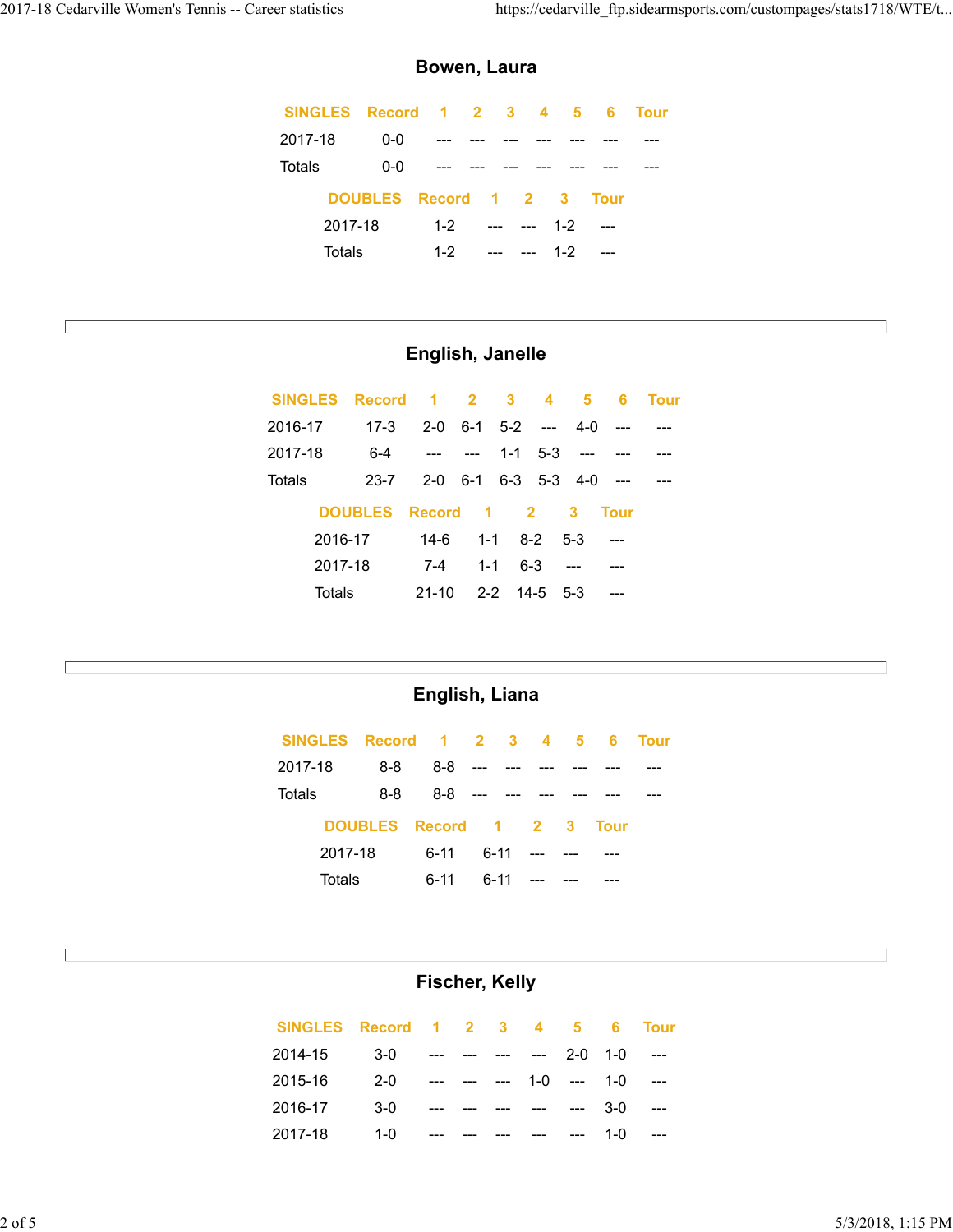Е

Г

 $\Box$ 

| Totals | $9-0$                |         | $---$ |                     |         | $1 - 0$ 2-0 6-0 |  |
|--------|----------------------|---------|-------|---------------------|---------|-----------------|--|
|        | DOUBLES Record 1 2 3 |         |       |                     |         | <b>Tour</b>     |  |
|        | 2014-15              | $0 - 1$ | $---$ | $   -$              | $0 - 1$ | $---$           |  |
|        | 2015-16              | $3-0$   | $---$ | $ -$                | $3-0$   | $---$           |  |
|        | 2016-17              | $1 - 0$ |       | <b>Allen States</b> | $1 - 0$ | $---$           |  |
|        | 2017-18              | $0 - 1$ | $---$ | $-$                 | $0 - 1$ | $---$           |  |
|        | Totals               | 4-2     |       | $---$               | $4 - 2$ |                 |  |

## **Gallogly, Meghan**

|         | SINGLES Record 1 2 3 4 5 6 |                                           |             |                     |           | <b>Tour</b> |
|---------|----------------------------|-------------------------------------------|-------------|---------------------|-----------|-------------|
| 2017-18 | $1 - 0$                    | $\sim$ $\sim$                             |             |                     | $1-0$ --- |             |
| Totals  | 1-0                        | <b>Service Contract Contract Contract</b> |             | --- --- --- 1-0 --- |           |             |
|         | DOUBLES Record 1 2 3 Tour  |                                           |             |                     |           |             |
|         | 2017-18                    | $2 - 1$                                   | --- --- 2-1 |                     |           |             |
|         | Totals                     | $2 - 1$                                   |             |                     |           |             |

#### **Hardwick, Halie**

|         |         | SINGLES Record 1 2 3 4      |                       |                  |                  | 5. | - 6         | <b>Tour</b> |
|---------|---------|-----------------------------|-----------------------|------------------|------------------|----|-------------|-------------|
| 2016-17 |         | 7-12                        | 2-0 4-9 1-3 ---       |                  |                  |    |             |             |
| 2017-18 |         | $5-12$ --- 1-2 4-10 --- --- |                       |                  |                  |    |             |             |
| Totals  |         | 12-24                       | 2-0 5-11 5-13 --- --- |                  |                  |    |             |             |
|         |         | <b>DOUBLES</b>              | Record 1 2 3          |                  |                  |    | <b>Tour</b> |             |
|         | 2016-17 |                             |                       | 14-6 1-2 9-3 4-1 |                  |    | - ---       |             |
|         | 2017-18 |                             | հ-12                  |                  | $6-11$ $0-1$ --- |    |             |             |
|         | Totals  |                             | 20-18                 |                  | 7-13 9-4 4-1     |    |             |             |

#### **Heydt, Kendall**

| SINGLES Record 1 2 3 4 5 6 |                      |                      |  |                                                                                       |             | <b>Tour</b> |
|----------------------------|----------------------|----------------------|--|---------------------------------------------------------------------------------------|-------------|-------------|
| 2014-15                    | $1 - 0$              | ____ ___ ___ ___ ___ |  |                                                                                       | 1- $\Omega$ |             |
| 2015-16                    | $0 - 0$              |                      |  |                                                                                       |             |             |
| 2017-18                    | $0 - 0$              |                      |  |                                                                                       |             |             |
| Totals                     | 1- $\Omega$          |                      |  | $\frac{1}{2}$ and $\frac{1}{2}$ and $\frac{1}{2}$ and $\frac{1}{2}$ and $\frac{1}{2}$ | 1-0         | $---$       |
|                            | DOUBLES Record 1 2 3 |                      |  |                                                                                       | Tour        |             |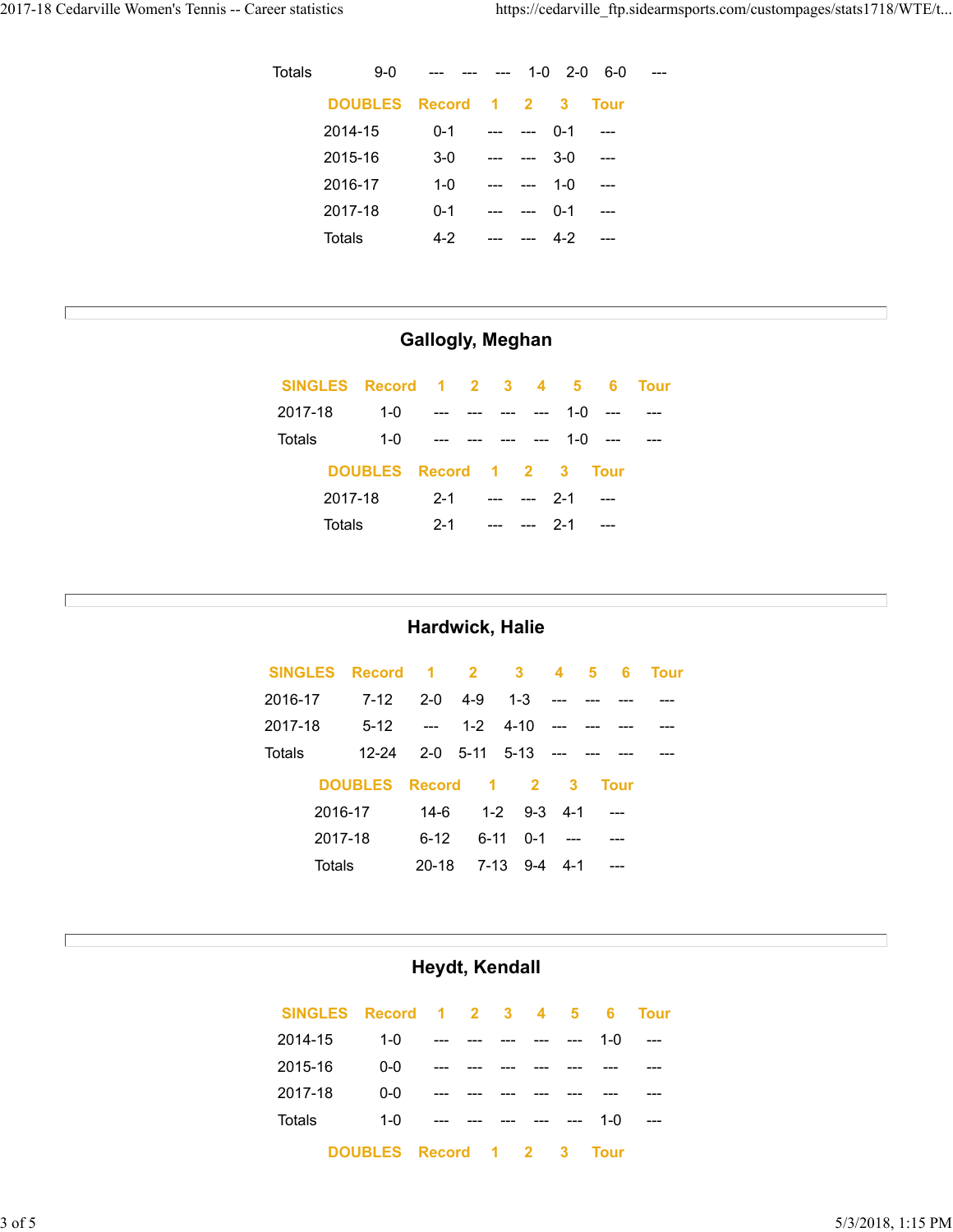$\overline{\phantom{a}}$ 

Г

Г

| 2014-15 | $0 - 1$ | --- --- 0-1                                                                     |     | $-$           |
|---------|---------|---------------------------------------------------------------------------------|-----|---------------|
| 2015-16 | $2 - 2$ | --- --- 2-2                                                                     |     | $-$           |
| 2017-18 | $1 - 3$ | --- --- 1-3                                                                     |     | $\sim$ $\sim$ |
| Totals  | $3-6$   | $\mathcal{L}(\mathcal{L}(\mathcal{L})) = \mathcal{L}(\mathcal{L}(\mathcal{L}))$ | 3-6 | $-$           |

# **Kearney, Audra**

| <b>SINGLES</b> | Record 1 2 3   |               |       |          |                           | $4\quad 5$    | -6          | <b>Tour</b> |
|----------------|----------------|---------------|-------|----------|---------------------------|---------------|-------------|-------------|
| 2015-16        | $1 - 0$        |               | $---$ | $1-0$    |                           |               |             |             |
| 2016-17        | $5-1$          |               |       |          | $  -$                     |               | $2 - 0$ 3-1 |             |
| 2017-18        | $10 - 5$       |               |       | $-$      |                           | $5-2$ 2-1     | $3-2$       |             |
| Totals         | $16-6$         | $---$         | $ -$  |          |                           | $1-0$ 5-2 4-1 | $6-3$       |             |
|                | <b>DOUBLES</b> | <b>Record</b> |       | $\sim$ 1 | $2^{\circ}$               | 3             | <b>Tour</b> |             |
|                | 2015-16        | $3-0$         |       |          | $\qquad \qquad -\qquad$   | $3-0$         |             |             |
|                | 2016-17        | $0 - 0$       |       |          |                           |               |             |             |
|                | 2017-18        | $0 - 2$       |       |          | $\qquad \qquad -\qquad -$ | $0 - 2$       |             |             |
|                | Totals         | $3 - 2$       |       |          |                           | $3-2$         |             |             |

## **Thompson, Rosie**

| <b>SINGLES</b> | <b>Record</b>  | -1            | $\sim$ 2         | $3^{\circ}$ | $\overline{\mathbf{4}}$ | 5                    | 6           | <b>Tour</b> |
|----------------|----------------|---------------|------------------|-------------|-------------------------|----------------------|-------------|-------------|
| 2015-16        | $15 - 4$       |               |                  | $---$       | 1-0                     | $14 - 4$             |             |             |
| 2016-17        | $15 - 2$       |               |                  | $-$         | $7-2$                   | $8 - 0$              |             |             |
| 2017-18        | $9-9$          | $2 - 1$       | 7-8              | $- - -$     |                         |                      |             |             |
| Totals         | $39-15$        |               |                  |             |                         | 2-1 7-8 --- 8-2 22-4 |             |             |
|                | <b>DOUBLES</b> | <b>Record</b> | $\blacksquare$ 1 | $\sim$ 2    |                         | 3                    | <b>Tour</b> |             |
| 2015-16        |                | $12 - 8$      | $\overline{a}$   |             | $3-5$                   | $9 - 3$              |             |             |
| 2016-17        |                | $13 - 7$      | $---$            | $6 - 3$     |                         | $7 - 4$              |             |             |
|                | 2017-18        |               | $1 - 1$          | 8-8         |                         |                      |             |             |
| Totals         |                | 34-24         | $1 - 1$          |             | $17-16$                 | 16-7                 |             |             |

# **Whalen, Deanna**

| SINGLES Record 1 2 3 4 5 6 Tour          |  |  |  |  |
|------------------------------------------|--|--|--|--|
| 2014-15 9-7 --- --- 1-0 --- 6-4 2-3 ---  |  |  |  |  |
| 2015-16 9-11 1-0 1-0 3-3 4-8 --- --- --- |  |  |  |  |